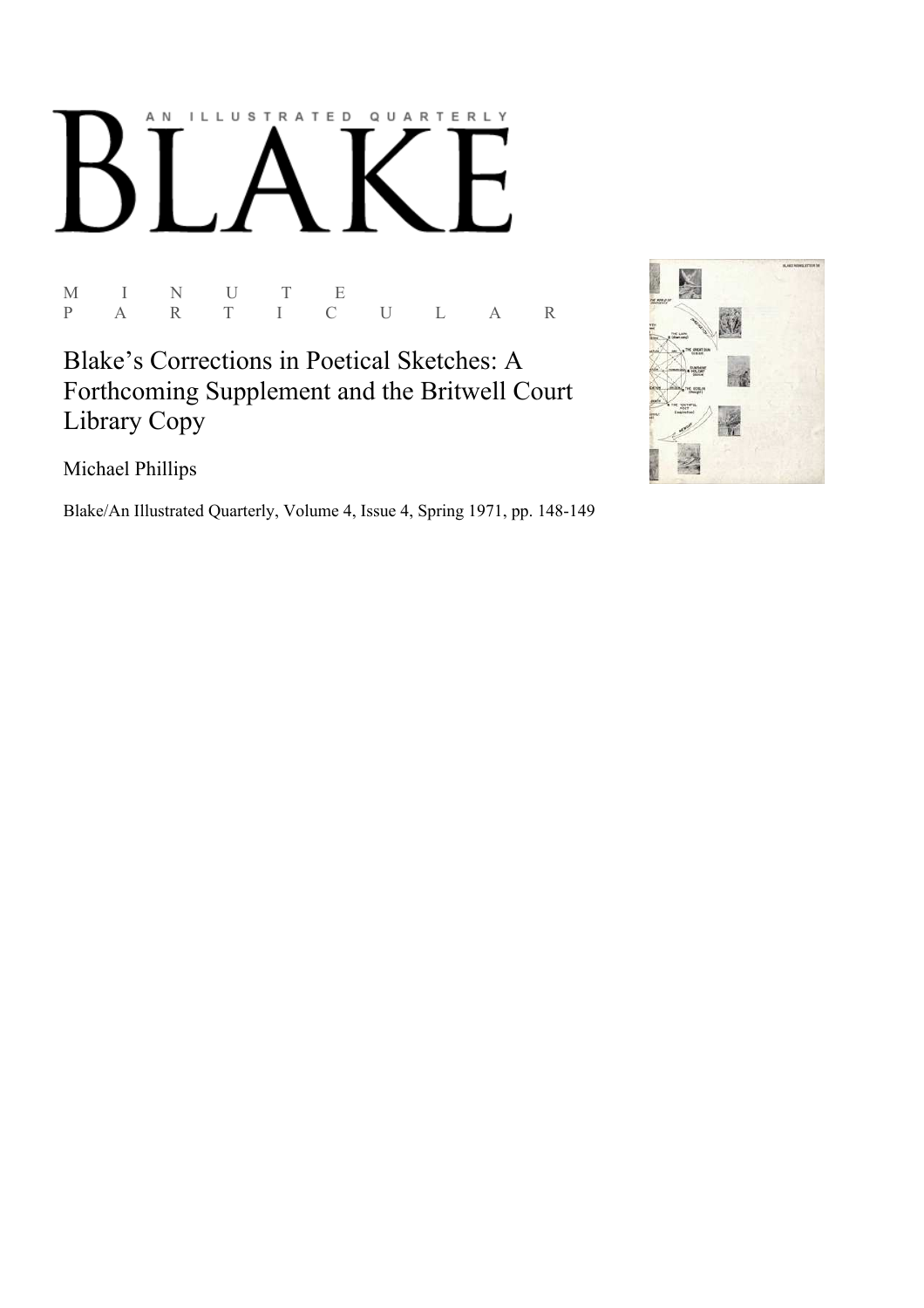*Queries,* 20 August 1932, mentioned "the binding of briers round and over the turfs (or turves) of graves to keep them in position . . . . " He had noticed them on Charles Lamb's grave. On August 6 of that year another correspondent had quoted Chatterton's "Song from AElla":

> With my hands I'll dent the briers Round his holy corse to gre.

Thus the buried "joys and desires" were *literally* bound with briars. Indeed, at the foot of the plate a grave is shown briar-bound, but this seems to have been taken as purely symbolical.

## *MICHAEL PHILLIPS: UNIVERSITY OF EDINBURGH*

"Blake's Corrections in *POETICAL SKETCHES":* A Forthcoming Supplement and the Britwell Court Library Copy

In the "Prolegomenon" appended to my recent article on Blake's corrections in *Poetical sketches {Blake Newsletter,* 4 [Fall 1970], 46), I drew attention to the fact that the present locations of several original copies remained unknown, at least to me. The response to my request for assistance in locating these copies was immediate and generous (though still incomplete), and the information supplied in particular by Professor G. E. Bentley, Jr., has been especially helpful. Arrangements are now being made to inspect these copies for Blake's corrections and a supplement to my article will be published in a forthcoming number of the *Blake Newsletter.* 

Immediately following publication of my article an hitherto unrecorded copy of *Poetical sketches* appeared in auction at Sotheby's on 29 March 1971 in the sale of the Britwell Court Library. The Britwell Court Library copy was described as follows in the Sotheby *Catalogue:* 

34 BLAKE (WILLIAM) POETICAL SKETCHES. By W. B., First Edition, *with the final blank, olive straight-grained morocco gilt, t.e.g., uncut,* By Frances Bedford *[Hayward* 192; *Rothschild* 413; *Keynes* 26], A Fine Copy *8vo* 1783

\* \* This copy is not recorded by Lowery, *A census of copies of William Blake's "Poetical sketches"* (The Library, December 1936, p. 354 et seq.), where 22 or possibly 23 copies are listed.

The earliest of Blake's poetical works, and, except for the first book of *The French Revolution,* the only one printed in ordinary type.

A photographic facsimile of the titlepage is given in the *Catalogue* facing the description.

The Britwell Court Library copy was purchased by John Fleming of New York (lot 34 @ £3,800) on behalf of The Pierpont Morgan Library. The following description of the copy was supplied to me by Douglas C. Ewing of that Library in a letter of 17 May 1971:

This copy bears no manuscript corrections, and there is no indication of ownership before the Britwell Court Library; it is bound in olive morocco in a style typical